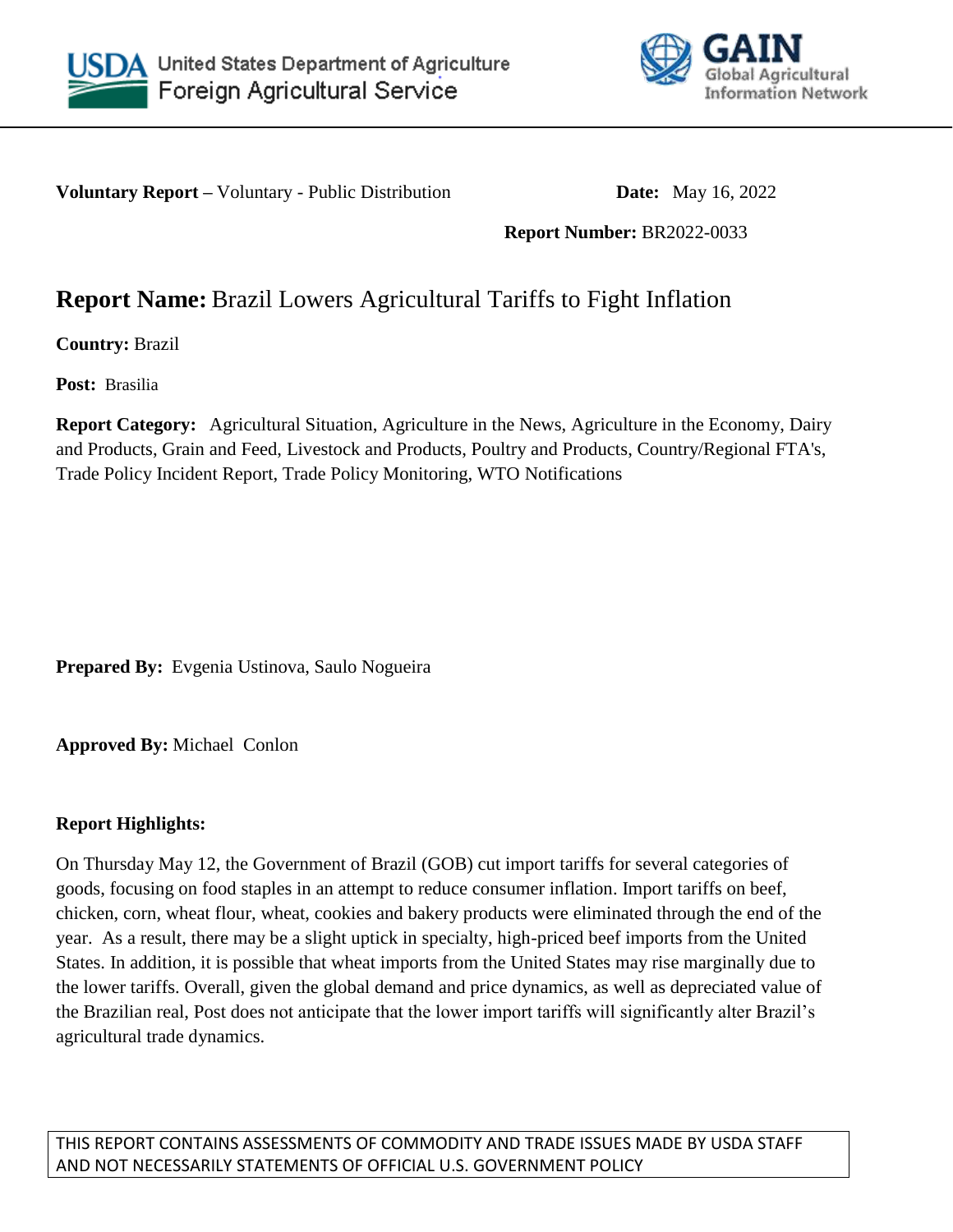## Summary

On Thursday May 12, the Government of Brazil (GOB) cut import tariffs for several categories of goods, focusing on food staples to reduce consumer inflation. The decision was made by the Executive Management Committee (GECEX) of the Brazilian Chamber of Foreign Trade (CAMEX). The temporary import tariff reduction is in force from May 12 through the end of the year. Note that although the GOB zeroed out or reduced import tariffs for most food items, the import tariff on mozzarella cheese (HS: 0406.10) was raised back to its original tariff of 28 percent (due to pressure from the dairy sector). The reductions were as follows:

- Boneless and frozen beef (HS:  $0202.30.00$ ) from 10.8% to 0%
- Edible parts of chickens, minced, offal and frozen (HS: 0207.14) from 9% to 0%
- Wheat flour (HS:  $1101.000$ ) from 10.8% to 0%
- Other wheats and mixtures of wheat and rye (HS: 1001.99) from 9% to 0%
- Cookies and cookies (HS:  $1905.31$ ) from 16.2% to 0%
- Bakery, pastry and biscuit insurance  $(HS: 1905.90)$  from 16.2% to 0%
- Corn (grain) (HS:  $1005.90$ ) from 7.2% to 0%

GECEX/CAMEX also authorized reduction of import tariffs on iron rods and bars from 10.8% to 4%, and on agricultural fungicide technical mancozeb from 12.6% to 4%, as well as on sulfuric acid - from 3.6% to 0% - which is used for making fertilizers.

#### Inflation Worries Motivate Temporary Reductions

Brazil has been battling persistent consumer inflation ever since the onset of the COVID-19 pandemic. In 2021, the country's annual consumer price inflation index (IPCA) hit a six-year high of 10.06 percent. By April 2022, the 12-month IPCA hit above 12 percent. Last month saw the largest monthly jump in inflation in 26 years. According to the government statistics body IBGE, inflation is mostly driven by food and fuel prices. In April, food and beverage prices rose over two percent, while increase in transport costs was just below two percent. The inflationary pressures have been reinforced by the disruption in commodity trade and supply chains on the account of the Russian invasion of Ukraine.

The Brazilian government has adopted a wholesale approach to fighting inflation. In May 2022, the Brazilian Central Bank (BC) has increased the Brazilian federal funds rate to 12.75 percent, the highest rate since February 2017. Meanwhile, the May import tariff cut is the second such temporary reduction this year. On March 22, Brazil temporarily eliminated the import tariff on ethanol as well as five other agricultural products (coffee, margarine, cheese, spaghetti, sugar, and soybean oil). At the time, the GOB noted that the rising costs of these items have been exerting pressure on inflation in Brazil. At the time, economists calculate the impact from the first tranche of reductions to cost the Brazilian government around R\$ 1 billion (~\$200 million) in revenues. This latest round of tariff cuts is estimated to further cut into the government revenues by R\$ 750 million (~\$150 million).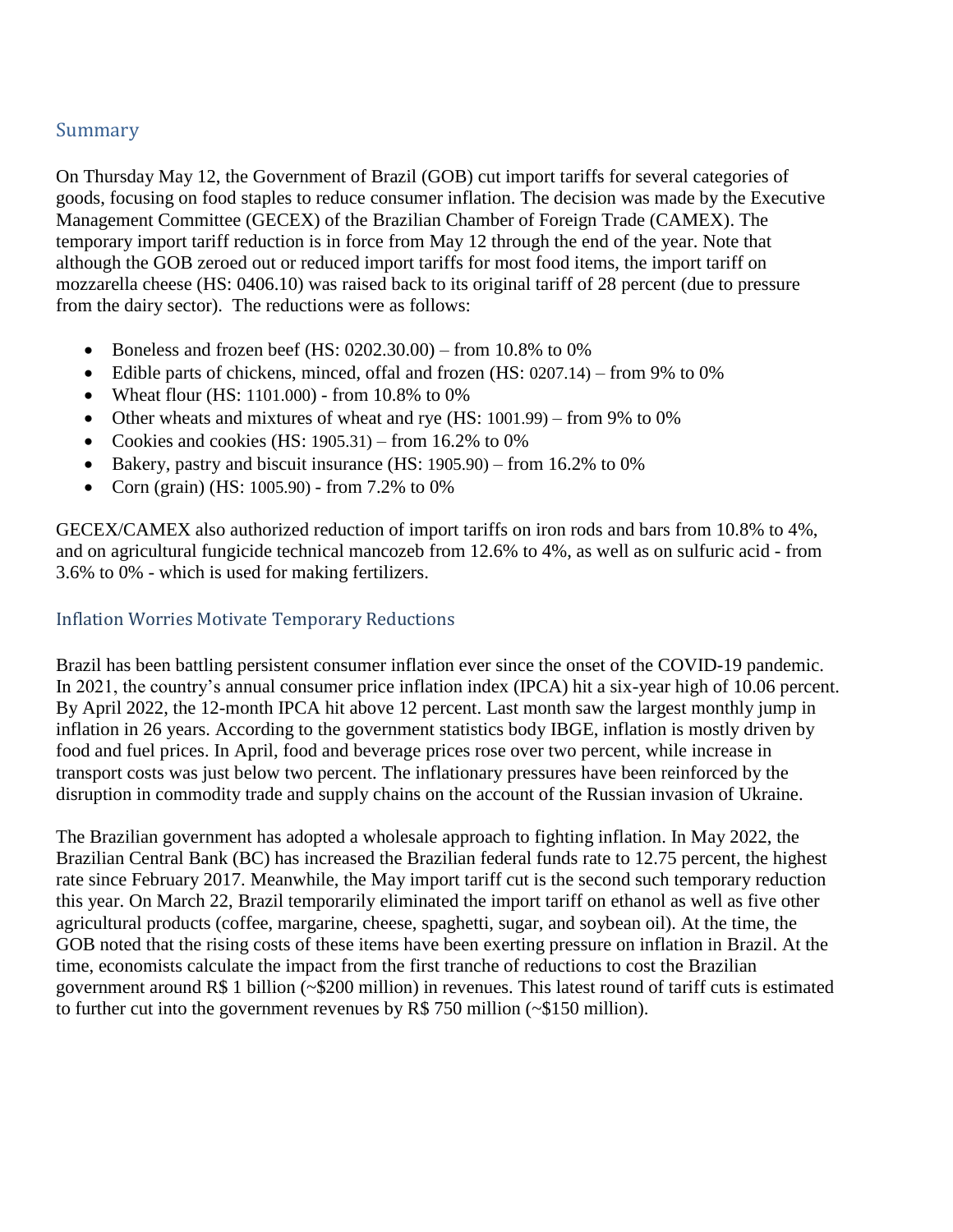## Import Tariffs Unlikely to Impact Trade Dynamics for Brazil

Post anticipates that the lower import tariffs are unlikely to significantly alter Brazil's agricultural trade dynamics. Brazil's agricultural exports surpassed \$100 billion in 2021, while its agricultural imports were just over \$13 billion. Brazil's agricultural imports are relatively low in part because Brazil's simple average WTO bound tariff rate for agricultural products is over 35 percent. However, Brazil is also an agricultural powerhouse producer, and is able to supply its domestic demand for nearly every major agricultural commodity with domestic production.

Finally, over the last two years, imports into Brazil have faced two significant challenges. Since the onset of the COVID-19 pandemic, the Brazilian real lost over 70 percent of its value, depreciating from below R\$4 to the U.S. dollar, to well above R\$5.5 to the U.S. dollar by mid-February 2022. The steep depreciation of the domestic currency fueled an agricultural commodity export boom, while also making imports an expensive proposition. In addition, the COVID-19 pandemic has disrupted global shipping logistics. As a result, Brazil has struggled to secure shipping vessels and container ships in adequate volumes. Both factors are expected to continue to be challenges going forward. In addition, the current increase in global demand for agricultural commodities means that Brazil will face stiff competition from other markets for agricultural commodities.

### Livestock and Poultry

Brazil is a relatively minor importer of poultry and beef as it meets the vast majority of its consumption needs with domestic production. For poultry, Brazil is the global leader in exports, estimated at 14.86 million metric tons (MMT). Meanwhile Brazil imports just 5,000 metric tons (MT) of chicken meat, with 80 percent coming from Mercosur member Argentina and the remaining 20 percent being shipped from Chile. Both Argentina and Chile have a free trade agreement with Brazil allowing for duty free trade. Note that U.S. chicken meat does not have sanitary authorization (i.e., a bilateral agreement) to enter the Brazilian market. Post does not anticipate that lower tariffs on poultry imports will produce any impact on overall volume of imports into Brazil.

Brazil is also a global leader in beef exports. USDA estimates that Brazil will ship 2.6 MMT of carcass weight equivalent (CWE) of beef this year, while imports will come to about 62,000 MT CWE. In 2021 Brazil imported just 0.8 percent of all its domestically consumed beef. Brazil's main suppliers of beef are the neighboring countries of Paraguay, Argentina, and Uruguay, which account for over 98 percent of total imports. Beef exports from these markets benefit from lowers transportation costs, as well as Mercosur's duty-free import regime. Brazil also imported beef from Australia, Japan, and the United States. The United States exported 60 tons of beef to Brazil, which represented 0.13 percent of total Brazilian beef imports in 2021, worth US\$ 680,000.

Post anticipates that beef imports may see a slight boost because of the zeroed-out tariffs, as most growth for imports is concentrated in the high-quality gourmet and special cuts. Considering the Brazilian market prices of beef and the volumes of beef imports, as shown in the graph, one notices an alignment between the two variables. Import volumes follows the price trends, with a 2-month delay.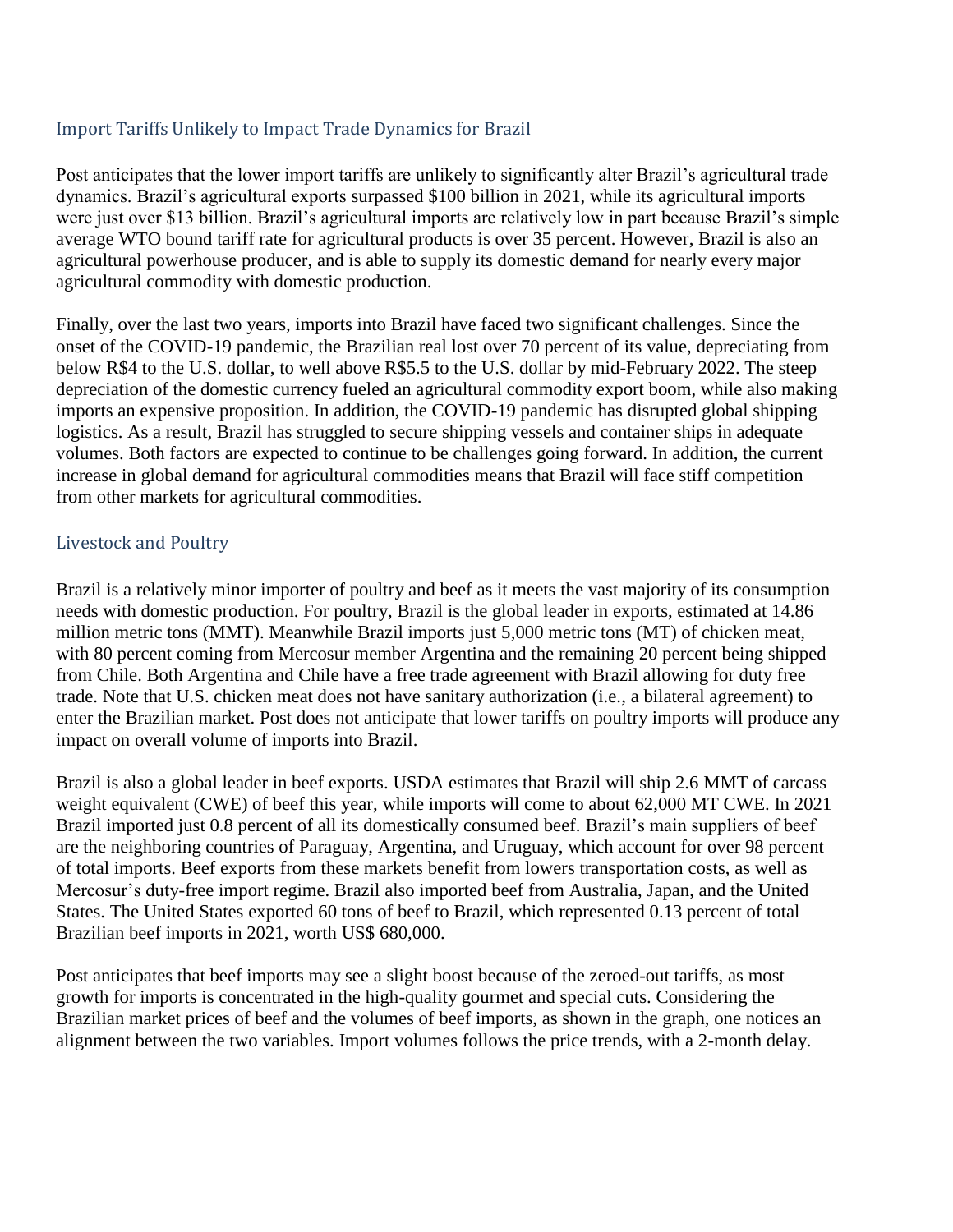

Source: SECEX for import volumes, CONAB for prices. Chart OAA Brasilia

#### Corn

Brazil is a relatively minor importer of corn globally. For 2021/22 MY, Post estimates corn imports at 2 MMT, less than five percent of the volume that Brazil is projected to export, or 44.5 MMT. Brazil's large domestic livestock and poultry industries are concentrated in the southern states. Although corn is a major crop produced in the south, the domestic production volume is not enough to supply all their feed. As such, Mercosur members Argentina and Paraguay dominate import shipments to Brazil, each accounting for roughly half of the volume supplied last season.



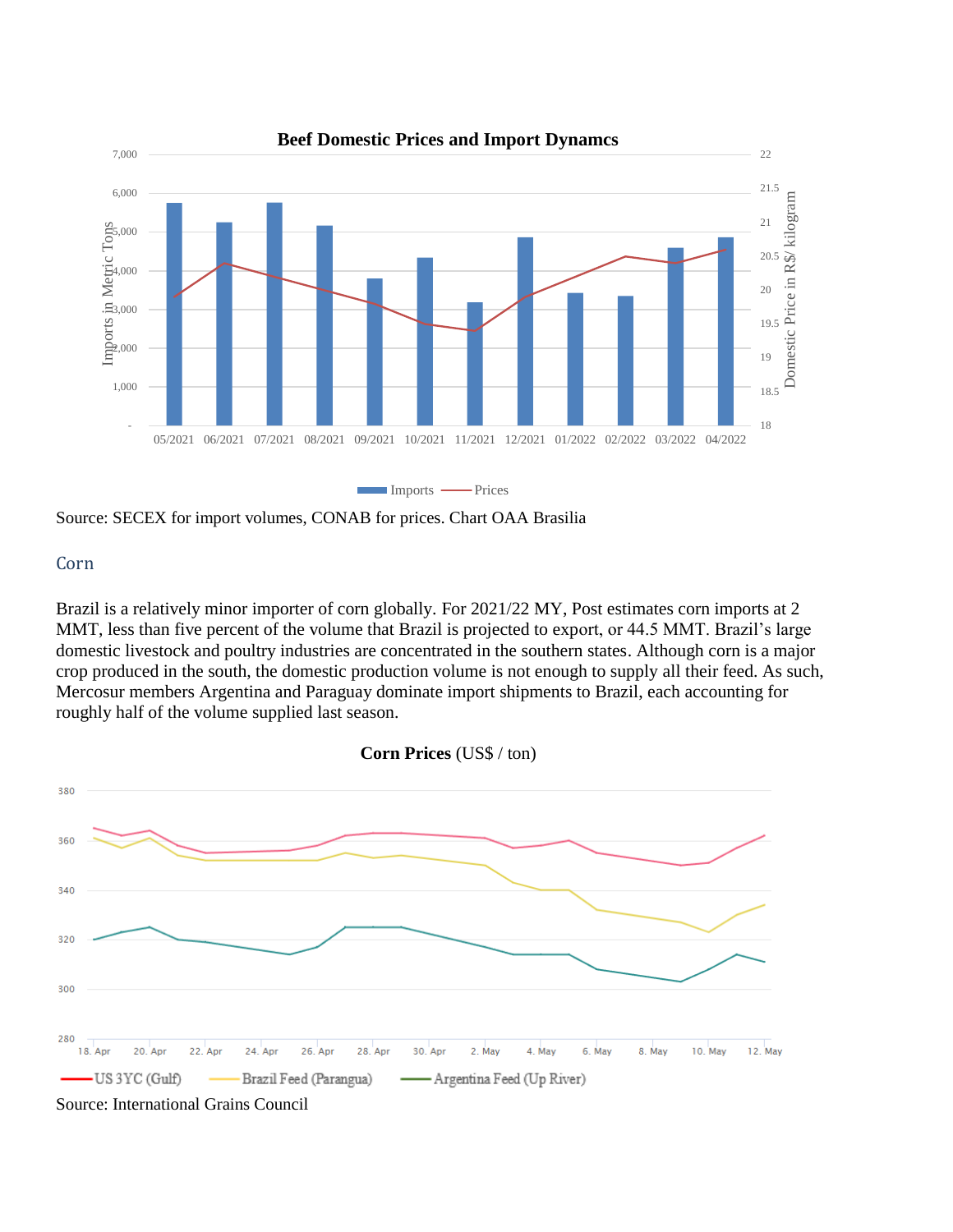Over the last two years Brazil's domestic corn prices soared on smaller than initially anticipated harvests and the commodity export boom out of Brazil. In response to skyrocketing prices and many complaints from the livestock industry, the Brazilian government suspended import tariffs for corn and soybeans from countries outside the Mercosur trade bloc from October 16, 2020 to March 31, 2021, with no quota limiting the dutyfree volume. However, the lower import tariffs did not produce much of an effect due to price and logistics obstacles for shipping corn from non-Mercosur suppliers. Similarly, given the current global demand and high corn prices, it is unlikely that Brazil corn imports will experience a boost because of the current decrease in lower duties.

#### Wheat

Imported wheat typically accounts for more than half of Brazil's domestic consumption, making Brazil the fourth-largest global wheat importer. Over the last five years, Brazil imported between 6 and 7 million metric tons of wheat annually. Imports are typically comprised of about 90 percent wheat, and 10 percent of wheat flour. Over the last two seasons, Brazil saw a decrease in import demand on the account of an uptick in production, coupled with a steep devaluation of the domestic currency. As the Brazilian real depreciated, dollar-dominated wheat imports became more expensive and reduced mills' willingness to make large purchases unless necessary to meet demand.

Notably, most of Brazil's wheat and wheat flour imports are duty-free purchases from Mercosur-neighbor Argentina, which supplied over 70 percent of Brazil's wheat imports in 2020/21. Uruguay and Paraguay were responsible for about 6 percent each of Brazil's imports, while the United States accounted for 5 percent of Brazil's imports. The United States saw a substantial bump in wheat shipments to Brazil in 2019/20 season at least in part due to Brazil's implementation in November 2019 of an annual duty-free tariff-rate quota (TRQ) for 750,000 MT of non-Mercosur wheat imports. Two factors are likely to drive an increase in wheat imports from North America. First, the harvest in South America has wrapped up, and there is not much left to ship. In addition, given that Argentine wheat prices are now above the price of U.S. Soft Red Winter wheat, it is possible that imports from the United States will see an uptick due to zeroed out tariffs pending availability of American supply.